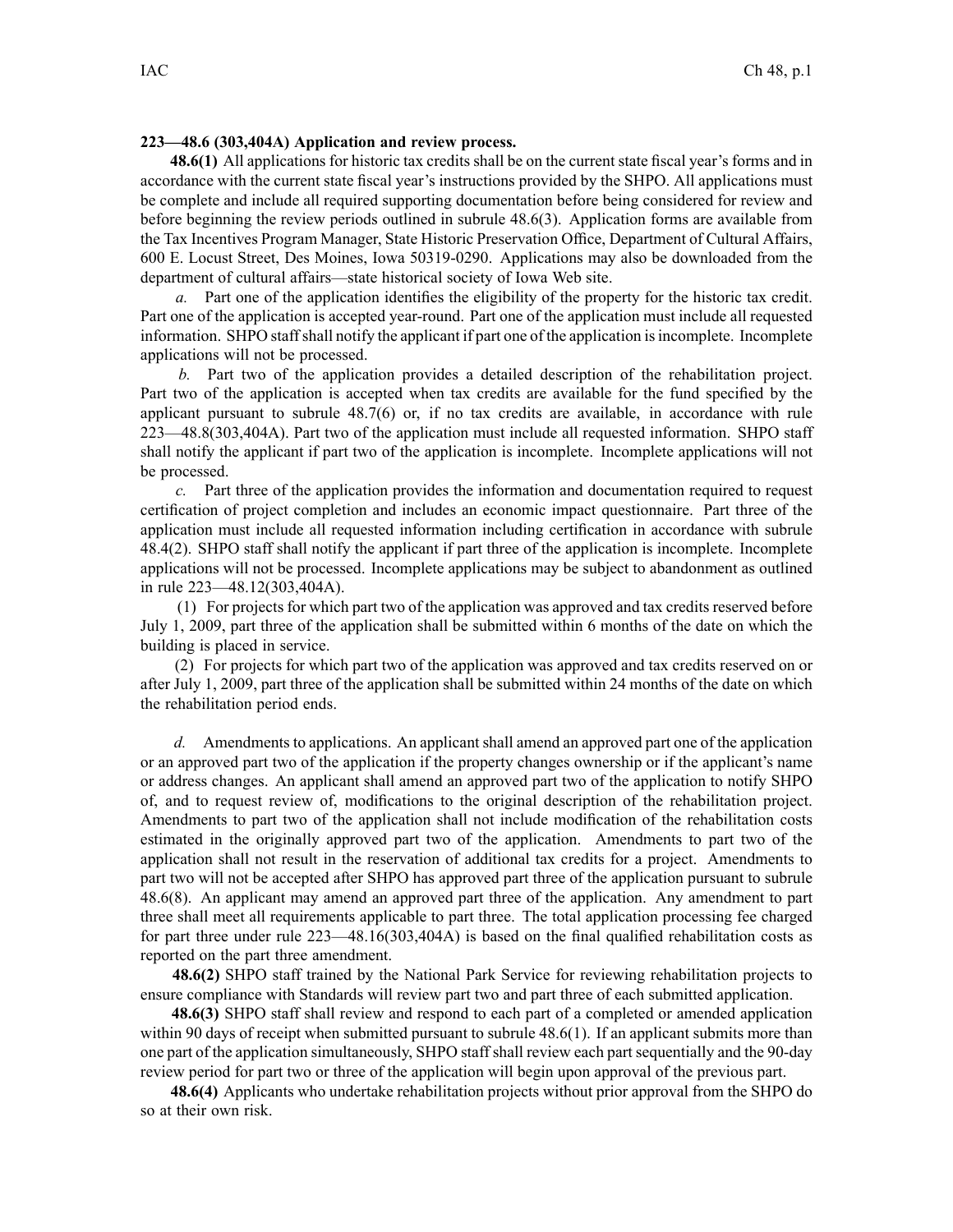**48.6(5)** Response to application parts.

- *a.* Review of par<sup>t</sup> one of the application shall result in one of two responses:
- (1) The property is eligible for the historic tax credit; or
- (2) The property is not eligible for the historic tax credit.

*b.* Review of par<sup>t</sup> two of the application shall result in one of three responses which may be provided to the department of revenue:

(1) The rehabilitation described in the application is consistent with the historic character of the property or the district in which it is located, and the project meets the Standards. The initial review of par<sup>t</sup> two is <sup>a</sup> preliminary determination only. A formal certification of rehabilitation shall be issued only after rehabilitation work is completed;

(2) The rehabilitation or proposed rehabilitation described in par<sup>t</sup> two of the application will meet the Standards if the stipulated conditions are met; or

(3) The rehabilitation described in par<sup>t</sup> two of the application is not consistent with the historic character of the property or the district in which it is located, and the project does not meet the Standards. The application will not be approved and SHPO will not reserve tax credits for the project.

*c.* Review of par<sup>t</sup> three of the application shall result in one of two responses which may be provided to the department of revenue:

(1) The completed rehabilitation meets the Standards and is consistent with the historic character of the property or the district in which it is located. Effective on the date of approval of par<sup>t</sup> three of the application, the project shall be designated <sup>a</sup> "certified rehabilitation"; or

(2) The rehabilitation is not consistent with the historic character of the property or the district in which it is located, and the project does not meet the Standards. If the work cannot be corrected to meet the Standards, the SHPO shall recapture the tax credit reservation in accordance with the provisions of rule 223—48.12(303,404A).

**48.6(6)** Approval of par<sup>t</sup> one of the application. Upon approval of par<sup>t</sup> one of the application, an applicant may proceed to submission of par<sup>t</sup> two of the application. If the applicant submitted par<sup>t</sup> two of the application simultaneously, the SHPO shall complete review of par<sup>t</sup> one of the application before reviewing par<sup>t</sup> two of the application.

**48.6(7)** Approval of par<sup>t</sup> two of the application.

*a.* Upon approval of par<sup>t</sup> two of the application with no conditions, the SHPO shall reserve tax credits for the project in an amount equal to 25 percen<sup>t</sup> of the estimated qualified rehabilitation costs for the earliest year in which tax credits are available in the appropriate fund, and the applicant may proceed to implement the project.

*b.* Upon approval of par<sup>t</sup> two of the application with conditions, the SHPO shall reserve tax credits for the project in an amount equal to 25 percen<sup>t</sup> of the estimated qualified rehabilitation costs for the earliest year in which tax credits are available in the appropriate fund. The applicant may proceed to implement the project, and the applicant shall document compliance with the conditions.

*c.* An authorized representative of the SHPO, with due notice to the applicant, may inspect projects to determine if the work meets the Standards.

**48.6(8)** Approval of par<sup>t</sup> three of the application. Upon approval of par<sup>t</sup> three of the application, the SHPO shall issue <sup>a</sup> tax credit certificate to the applicant in an amount equal to 25 percen<sup>t</sup> of the qualified rehabilitation costs as estimated in par<sup>t</sup> two of the application for the tax credit year originally reserved for the project upon approval of par<sup>t</sup> two of the application, unless the qualified rehabilitation costs in par<sup>t</sup> three of the application differ from the estimated qualified rehabilitation costs in par<sup>t</sup> two of the application.

*a.* If the qualified rehabilitation costs documented in par<sup>t</sup> three of the application are less than the qualified rehabilitation costs estimated in par<sup>t</sup> two of the application, the SHPO shall issue <sup>a</sup> certificate in an amount equal to 25 percen<sup>t</sup> of the final qualified rehabilitation costs and return any unused tax credits to the tax credit fund from which they were reserved.